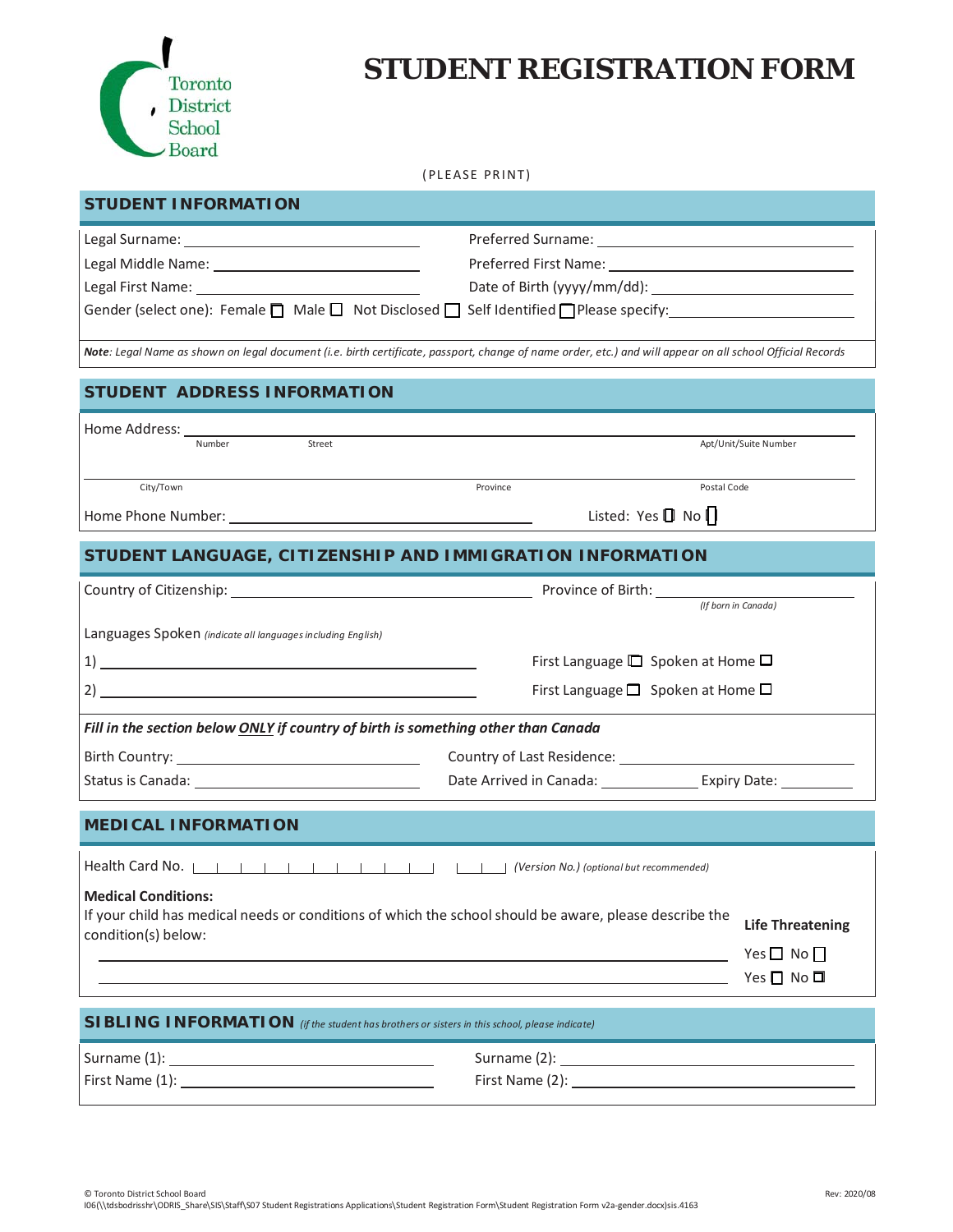| STUDENT REGISTRATION FORM                                                                                                                                                                                                      |                            |                                                                                                         | Page 2                                                   |
|--------------------------------------------------------------------------------------------------------------------------------------------------------------------------------------------------------------------------------|----------------------------|---------------------------------------------------------------------------------------------------------|----------------------------------------------------------|
| <b>EDUCATIONAL BACKGROUND</b>                                                                                                                                                                                                  |                            |                                                                                                         |                                                          |
|                                                                                                                                                                                                                                |                            |                                                                                                         |                                                          |
|                                                                                                                                                                                                                                |                            |                                                                                                         |                                                          |
| City/Town                                                                                                                                                                                                                      | Province                   |                                                                                                         |                                                          |
|                                                                                                                                                                                                                                |                            |                                                                                                         |                                                          |
|                                                                                                                                                                                                                                |                            |                                                                                                         |                                                          |
| Has the student ever been registered at a school within the Toronto District School Board? Yes $\Box$ No $\Box$                                                                                                                |                            |                                                                                                         |                                                          |
|                                                                                                                                                                                                                                |                            |                                                                                                         |                                                          |
| Has the student previously received Special Education Support? Yes $\square$ No $\square$                                                                                                                                      |                            |                                                                                                         |                                                          |
| Is the student currently under suspension from any school or board?                                                                                                                                                            |                            |                                                                                                         | Yes $\Box$ No $\Box$                                     |
| Is the student currently under expulsion from any school or board?                                                                                                                                                             |                            |                                                                                                         | Yes $\Box$ No $\Box$                                     |
|                                                                                                                                                                                                                                |                            |                                                                                                         |                                                          |
| <b>PARENT/LEGAL GUARDIAN CONTACT INFORMATION</b>                                                                                                                                                                               |                            |                                                                                                         |                                                          |
| <b>CONTACT 1</b>                                                                                                                                                                                                               |                            |                                                                                                         |                                                          |
|                                                                                                                                                                                                                                |                            |                                                                                                         |                                                          |
|                                                                                                                                                                                                                                |                            | Emergency priority: 1 School Closure priority: 1<br>circle your choice: 1=high priority, 4=low priority |                                                          |
|                                                                                                                                                                                                                                |                            |                                                                                                         |                                                          |
|                                                                                                                                                                                                                                |                            | <b>Check all applicable boxes</b>                                                                       |                                                          |
|                                                                                                                                                                                                                                | Has Access                 | Legal Guardian $\square$                                                                                | Receives Mail □                                          |
|                                                                                                                                                                                                                                | to Student                 | Has Custody $\square$<br>Lives with student $\square$                                                   | Has Access to Records $\Box$<br>Speaks English $\square$ |
| CASL                                                                                                                                                                                                                           | Yes $\square$ No $\square$ |                                                                                                         |                                                          |
| Home Mailing Address (complete if different than student's)                                                                                                                                                                    |                            |                                                                                                         |                                                          |
| Number<br>Street                                                                                                                                                                                                               | City/Town                  | Province                                                                                                | Postal Code                                              |
|                                                                                                                                                                                                                                |                            |                                                                                                         |                                                          |
| <b>CONTACT 2</b>                                                                                                                                                                                                               |                            |                                                                                                         |                                                          |
|                                                                                                                                                                                                                                |                            |                                                                                                         |                                                          |
|                                                                                                                                                                                                                                |                            | Emergency priority: 4<br>circle your choice: 1=high priority, 4=low priority                            | School Closure priority: 1                               |
| Home Phone Number: North States and States and States and States and States and States and States and States and States and States and States and States and States and States and States and States and States and States and |                            | <b>Check all applicable boxes</b>                                                                       |                                                          |
|                                                                                                                                                                                                                                | Has Access                 | Legal Guardian $\square$                                                                                | Receives Mail $\square$                                  |
| Cell Phone Number: University of the Cell Phone Number:                                                                                                                                                                        | to Student                 | Has Custody $\Box$                                                                                      | Has Access to Records $\Box$                             |
|                                                                                                                                                                                                                                | Yes $\Box$ No $\Box$       | Lives with student $\square$                                                                            | Speaks English □                                         |
| CASL                                                                                                                                                                                                                           |                            |                                                                                                         |                                                          |
| Home Mailing Address (complete if different than student's)                                                                                                                                                                    |                            |                                                                                                         |                                                          |
| Number<br>Street                                                                                                                                                                                                               | City/Town                  | Province                                                                                                | Postal Code                                              |
|                                                                                                                                                                                                                                |                            |                                                                                                         |                                                          |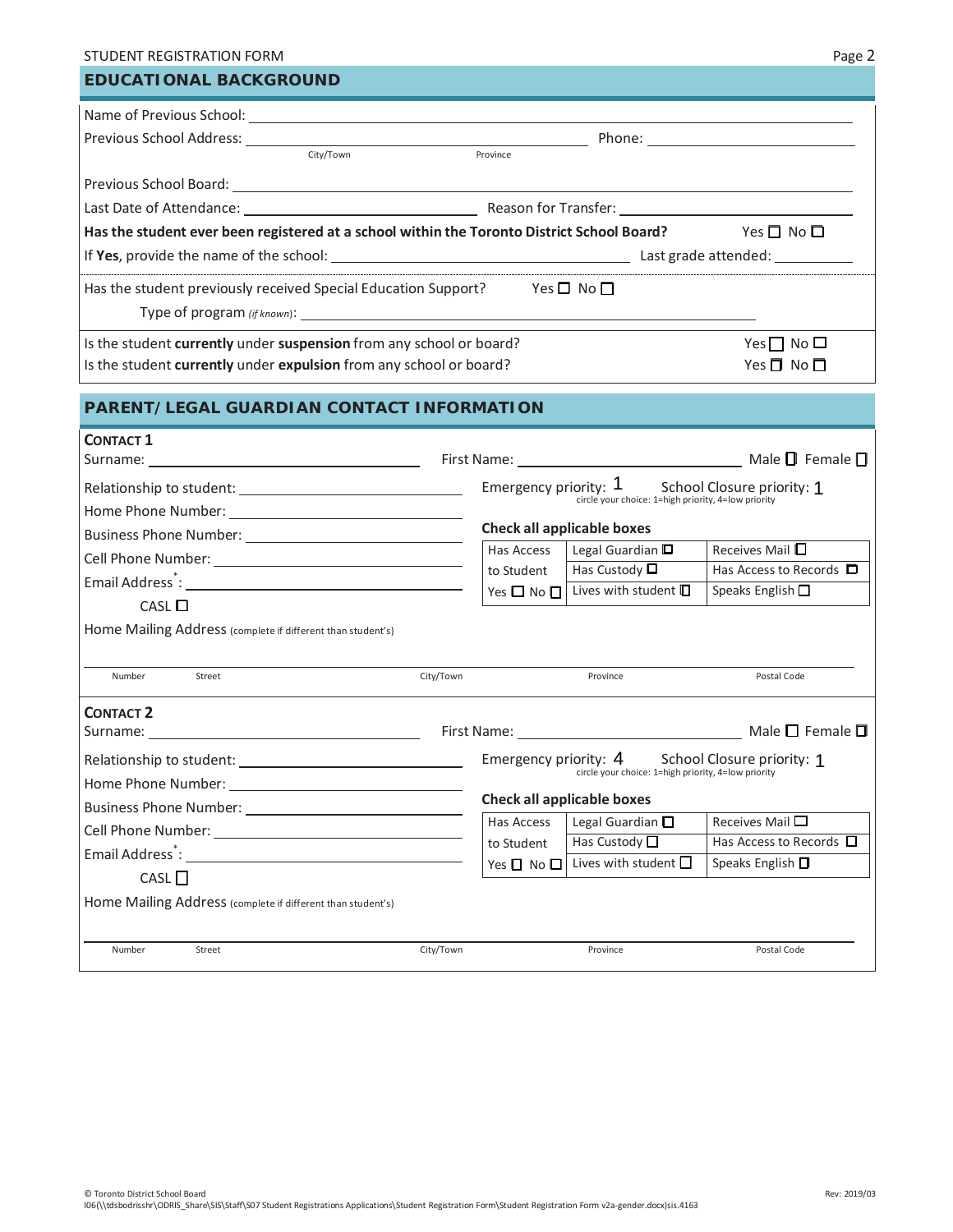|                                                                                                                                   |                                                                                                                                                                                                                                                                                                                                                                                                                                                                                                                                                                                                                                                      | Page 3 |  |  |
|-----------------------------------------------------------------------------------------------------------------------------------|------------------------------------------------------------------------------------------------------------------------------------------------------------------------------------------------------------------------------------------------------------------------------------------------------------------------------------------------------------------------------------------------------------------------------------------------------------------------------------------------------------------------------------------------------------------------------------------------------------------------------------------------------|--------|--|--|
| <b>EMERGENCY CONTACT INFORMATION</b> (If parent/guardian cannot be reached)                                                       |                                                                                                                                                                                                                                                                                                                                                                                                                                                                                                                                                                                                                                                      |        |  |  |
| <b>CONTACT 1</b>                                                                                                                  |                                                                                                                                                                                                                                                                                                                                                                                                                                                                                                                                                                                                                                                      |        |  |  |
|                                                                                                                                   |                                                                                                                                                                                                                                                                                                                                                                                                                                                                                                                                                                                                                                                      |        |  |  |
|                                                                                                                                   | circle your choice: 1=high priority, 4=low priority                                                                                                                                                                                                                                                                                                                                                                                                                                                                                                                                                                                                  |        |  |  |
|                                                                                                                                   |                                                                                                                                                                                                                                                                                                                                                                                                                                                                                                                                                                                                                                                      |        |  |  |
|                                                                                                                                   |                                                                                                                                                                                                                                                                                                                                                                                                                                                                                                                                                                                                                                                      |        |  |  |
| <b>CONTACT 2</b>                                                                                                                  |                                                                                                                                                                                                                                                                                                                                                                                                                                                                                                                                                                                                                                                      |        |  |  |
|                                                                                                                                   |                                                                                                                                                                                                                                                                                                                                                                                                                                                                                                                                                                                                                                                      |        |  |  |
|                                                                                                                                   |                                                                                                                                                                                                                                                                                                                                                                                                                                                                                                                                                                                                                                                      |        |  |  |
|                                                                                                                                   |                                                                                                                                                                                                                                                                                                                                                                                                                                                                                                                                                                                                                                                      |        |  |  |
| <b>INDIGENOUS STUDENT SELF-IDENTIFICATION</b>                                                                                     |                                                                                                                                                                                                                                                                                                                                                                                                                                                                                                                                                                                                                                                      |        |  |  |
| identify. Please check the most appropriate single box to indicate Indigenous Identity (if applicable).                           | All parents/guardians of Indigenous students, and students where they are 18 years of age or older, have the right to voluntarily self-                                                                                                                                                                                                                                                                                                                                                                                                                                                                                                              |        |  |  |
| First Nation Ancestry (Status or non-Status) □<br>Métis Ancestry □ Inuit Ancestry □                                               | Indigenous person outside of Canada $\square$<br>Other $\Pi$                                                                                                                                                                                                                                                                                                                                                                                                                                                                                                                                                                                         |        |  |  |
| <b>ADDITIONAL STUDENT INFORMATION</b> (if required for school)                                                                    |                                                                                                                                                                                                                                                                                                                                                                                                                                                                                                                                                                                                                                                      |        |  |  |
|                                                                                                                                   |                                                                                                                                                                                                                                                                                                                                                                                                                                                                                                                                                                                                                                                      |        |  |  |
|                                                                                                                                   |                                                                                                                                                                                                                                                                                                                                                                                                                                                                                                                                                                                                                                                      |        |  |  |
| documentation.                                                                                                                    | All information provided above is correct and true. All admissions are conditional pending receipt of required                                                                                                                                                                                                                                                                                                                                                                                                                                                                                                                                       |        |  |  |
|                                                                                                                                   |                                                                                                                                                                                                                                                                                                                                                                                                                                                                                                                                                                                                                                                      |        |  |  |
| Signature of Parent/Legal Guardian                                                                                                | yyyy/mm/dd                                                                                                                                                                                                                                                                                                                                                                                                                                                                                                                                                                                                                                           |        |  |  |
| Office, Toronto District School Board, 1 Civic Center Court, 4 <sup>th</sup> floor, Etobicoke Ontario, M9C 2B3 or (416) 394-2344. | Personal information on this form is collected under the authority of the Education Act, R.S.O. 1990, c.E.2 and the Municipal Freedom of Information and<br>Protection of Privacy Act, R.S.O., 1990, c.M.56, and will be used by School Administration in the creation of the Emergency Calling Network and for school<br>registration purposes. The Ontario Health Card number will be shared with local public health authorities. All personal information collected on this form<br>will be stored on the Office Index Card. This information is updated annually. Questions or concerns about this collection should be directed to the Privacy |        |  |  |